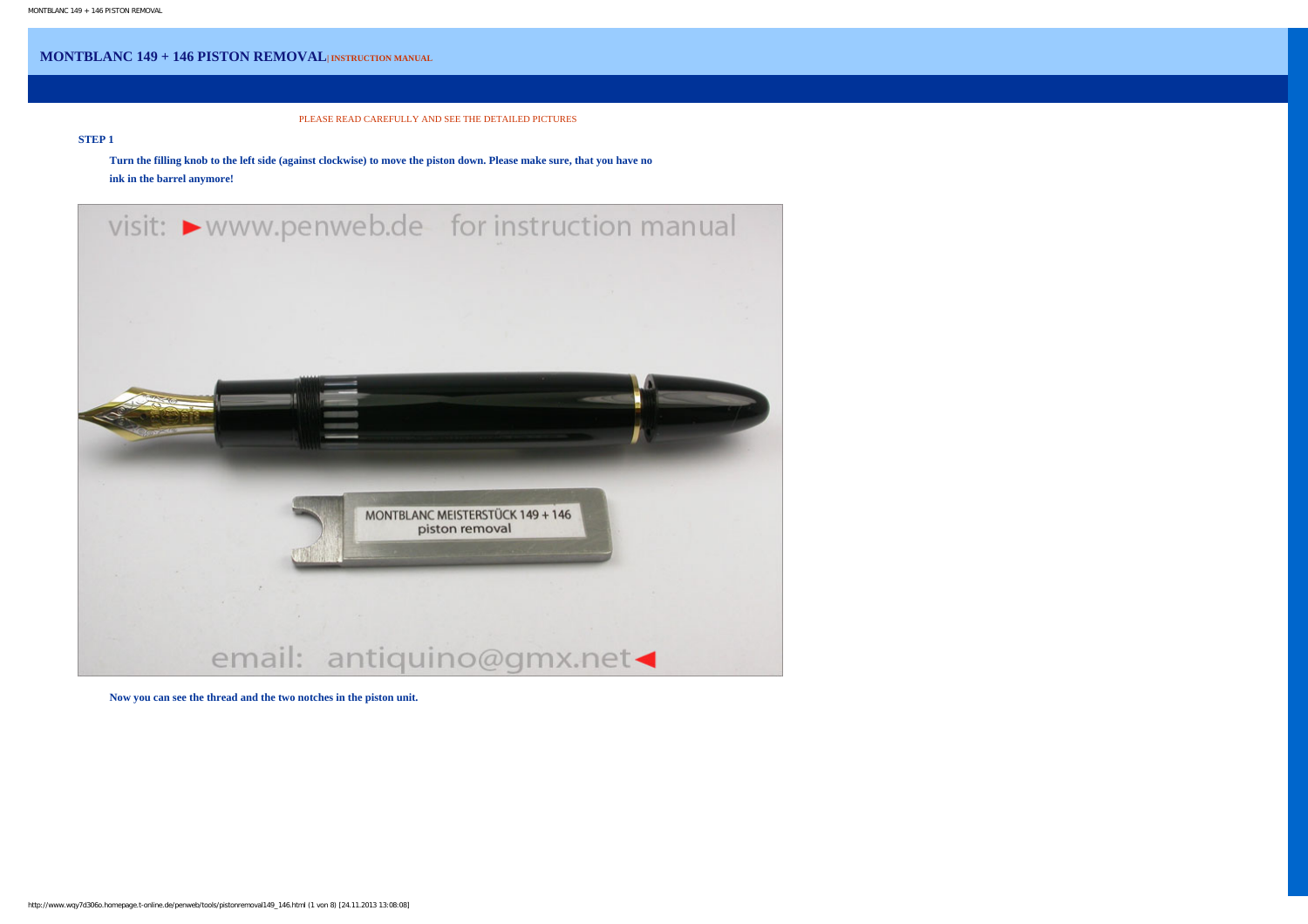

**Insert the removal correctly in the notches.**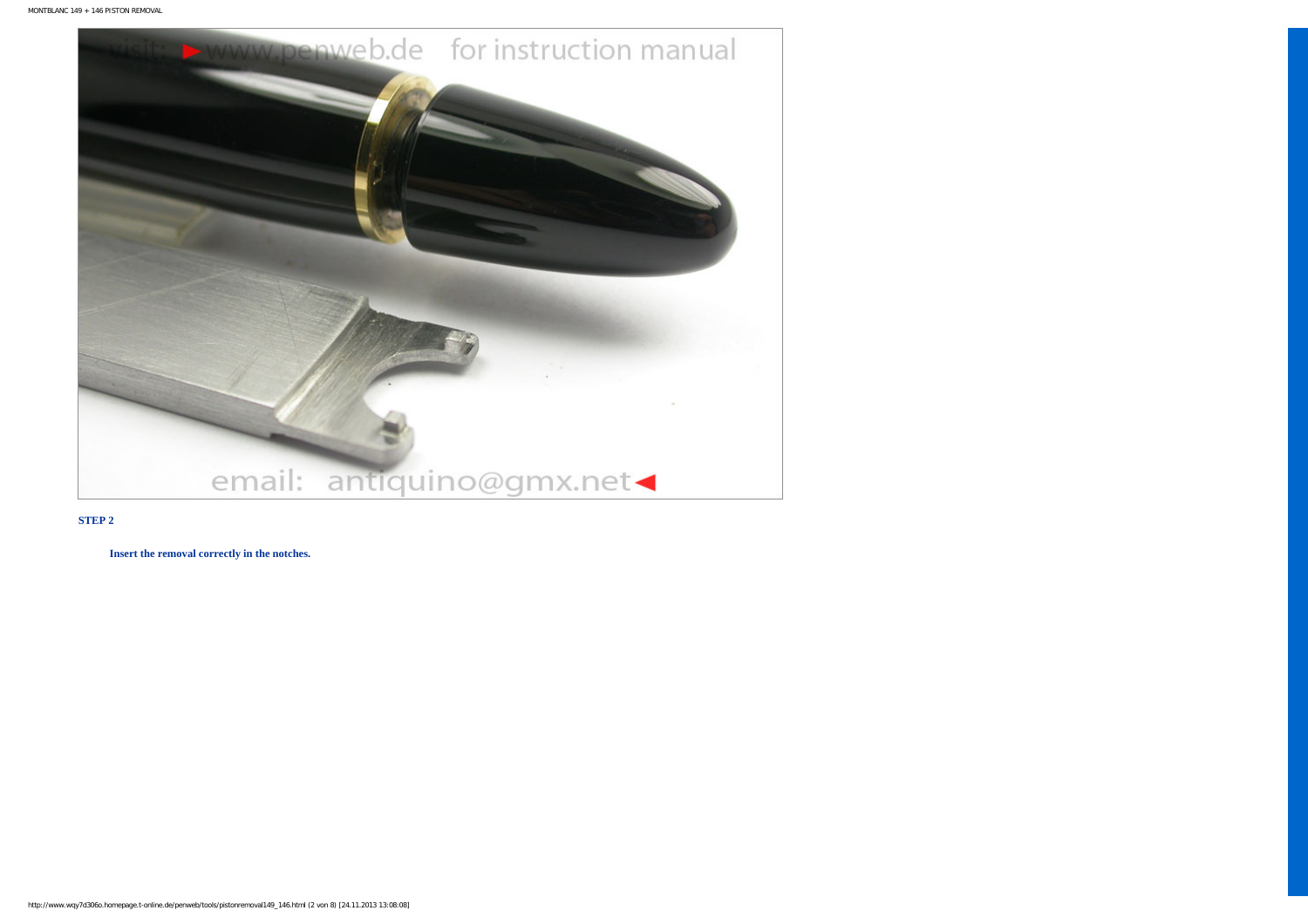

**Turn the filling knob to the right side (clockwise) to fix the tool properly. The removal sits now close to the knob without any jerking.**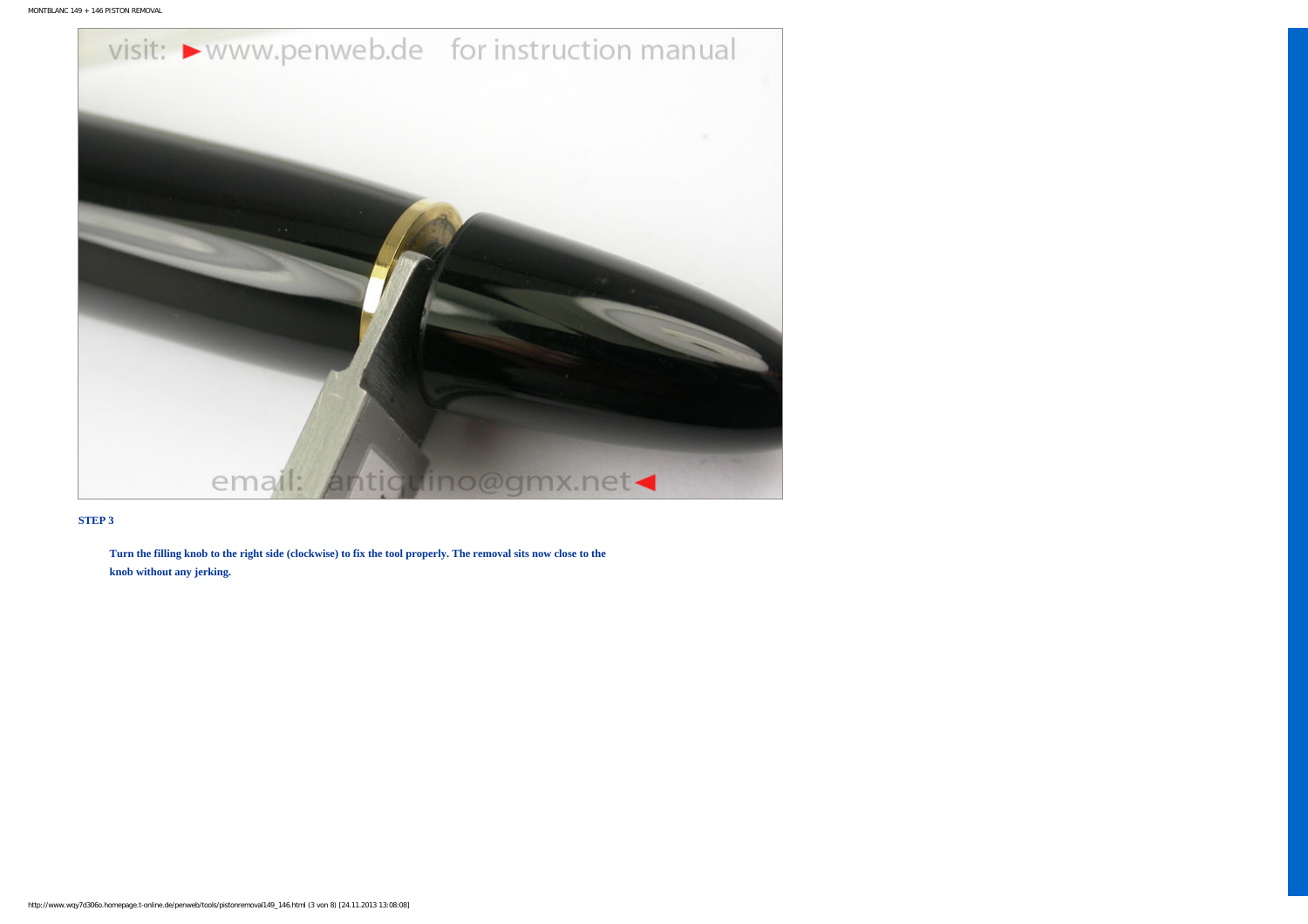

**Turn the removal to the left side (against clockwise) to unscrew the piston unit.**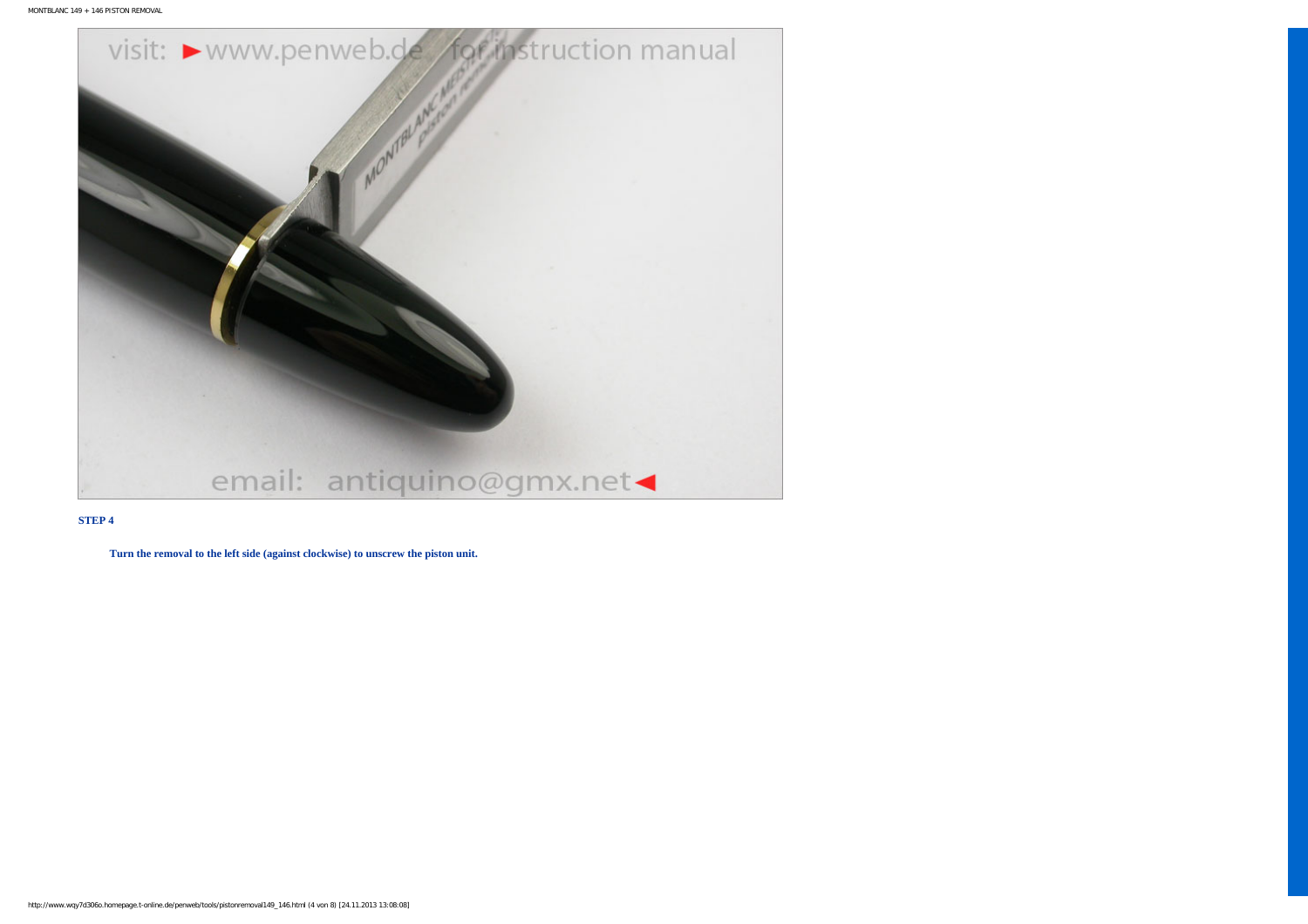

**Do not unlock the removal before you have unscrewed the piston unit completely to avoid scratches or dents on the thread.**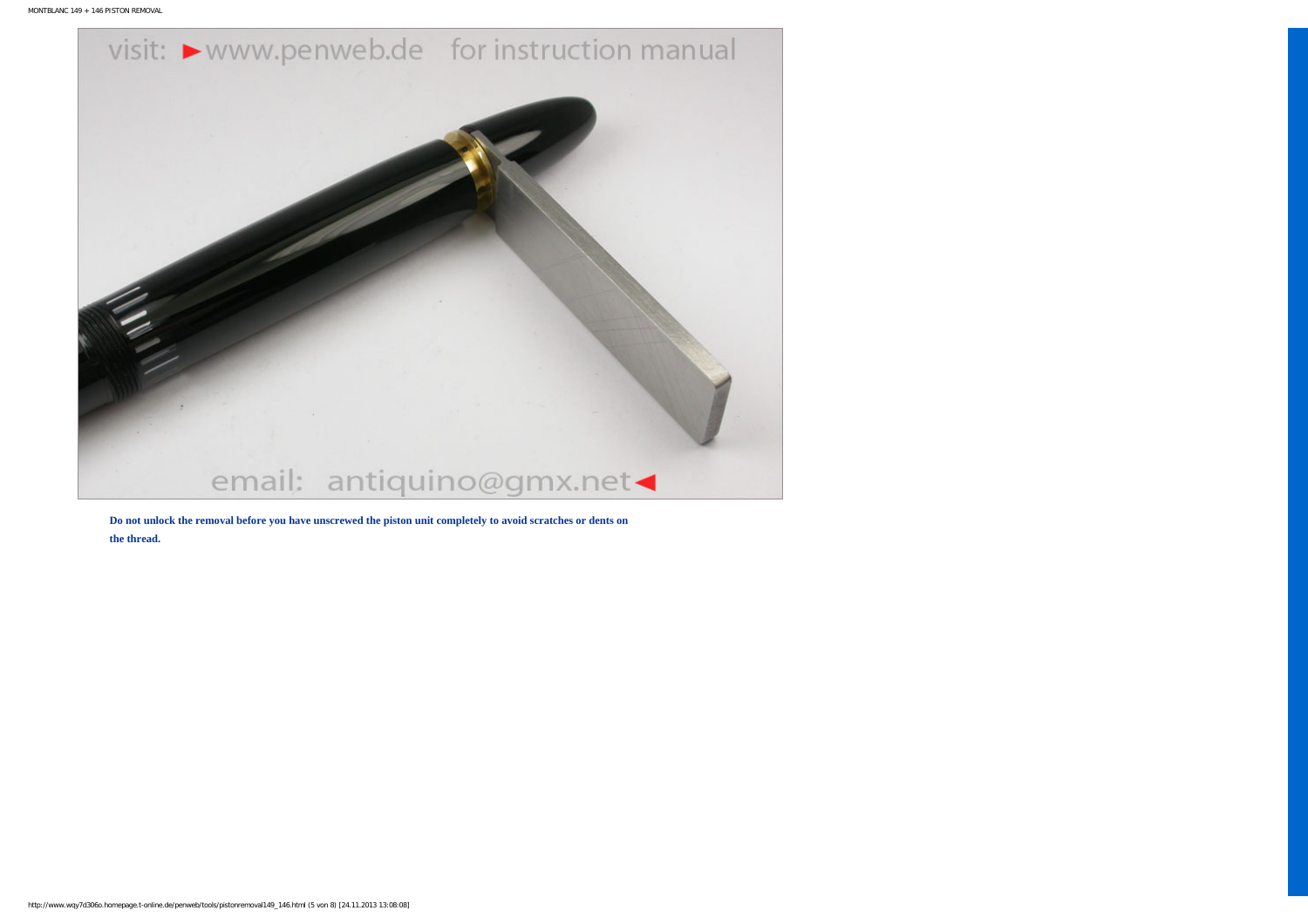

**Open the filling knob by turning to the left side (against clockwise) to release the removal as well as the piston.**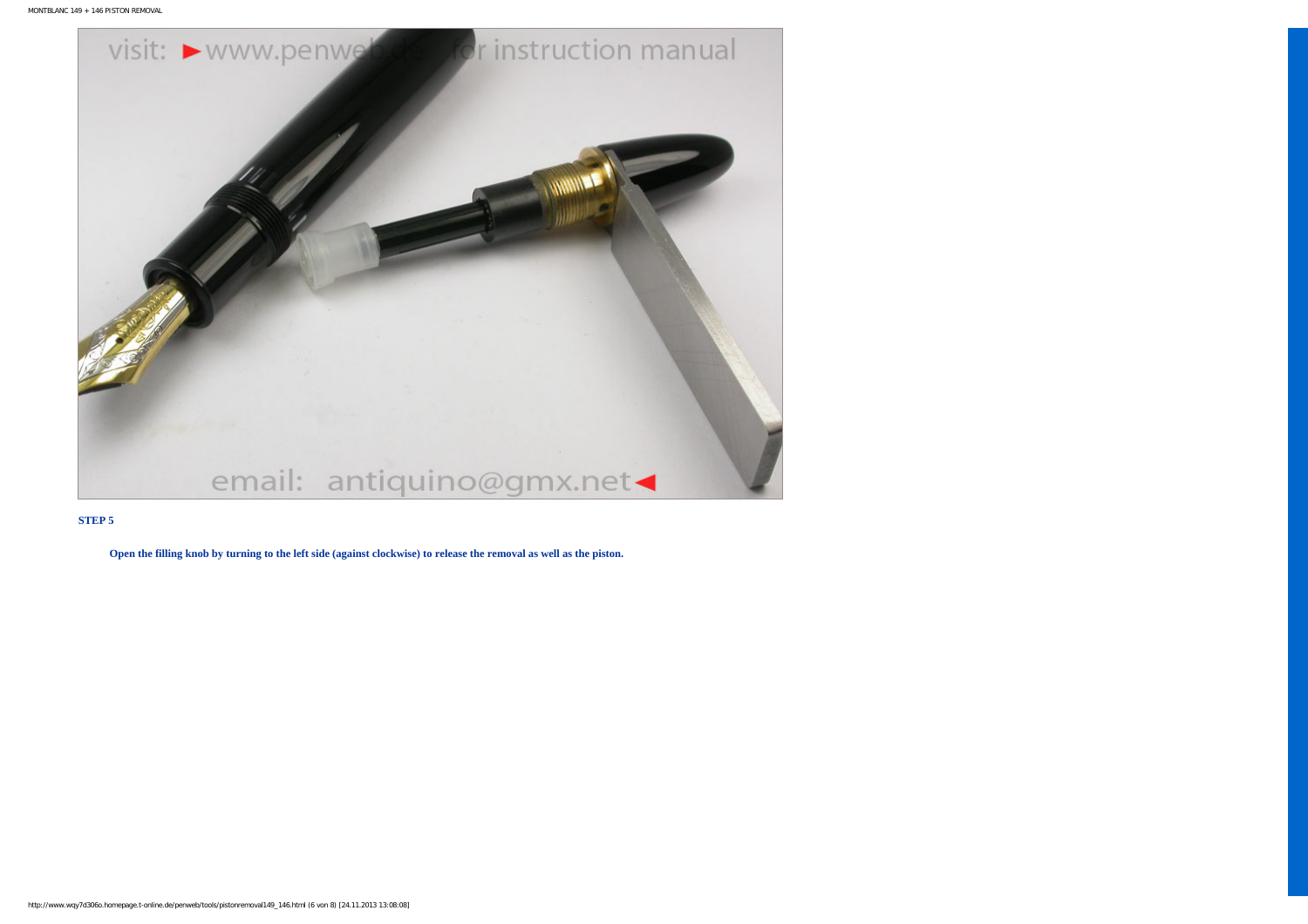```
MONTBLANC 149 + 146 PISTON REMOVAL
```


**To screw in the piston unit back into the barrell (after cleaning, flushing and lubricating) rerun Step 4 to Step 1!**